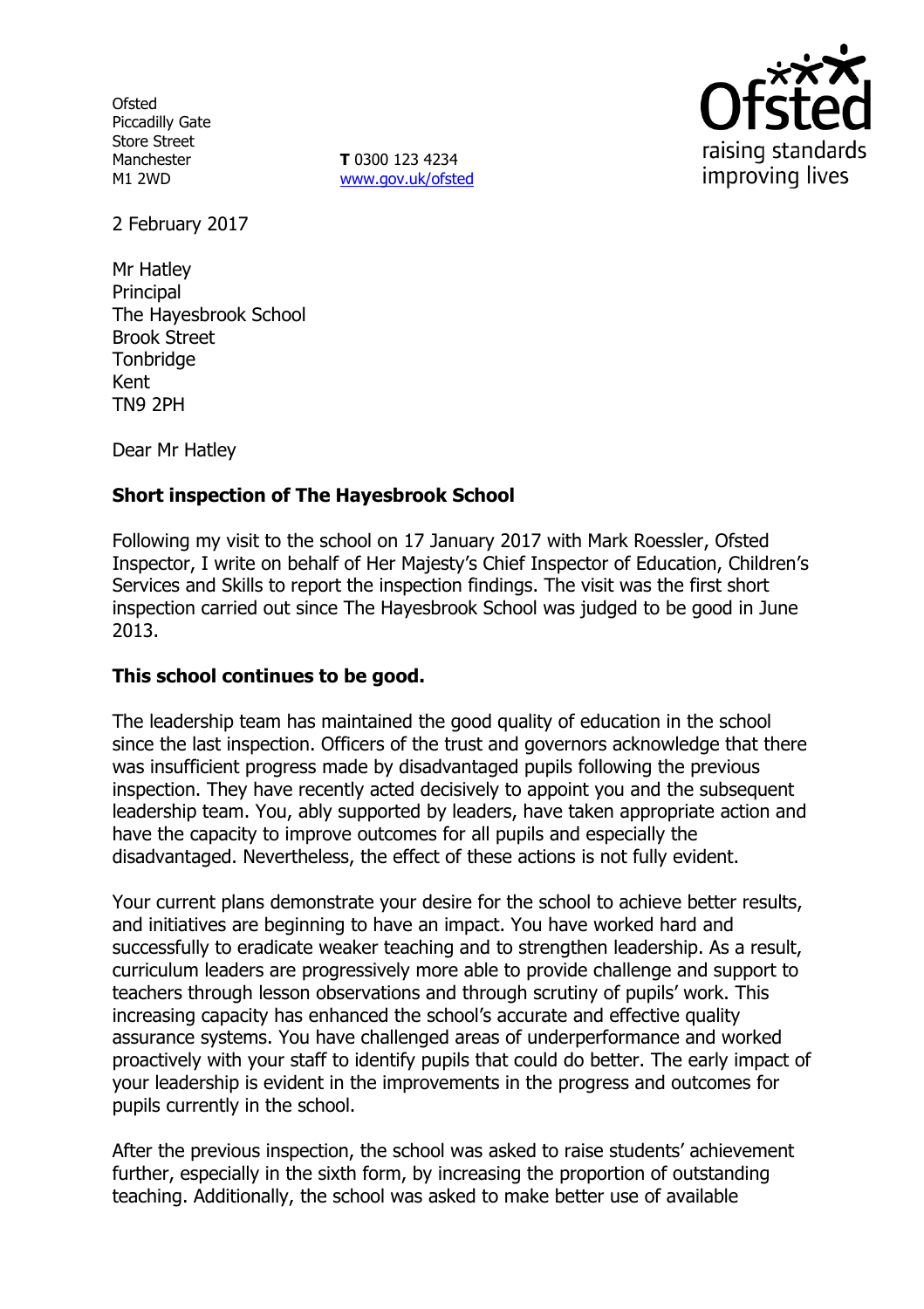

information on students' achievement to robustly identify, rigorously evaluate and quickly act upon trends in attainment and progress of pupils. Staff are now clearly tracking pupils' progress and identifying the specific learning needs of some pupils, and those pupils who need to catch up. The achievement of all groups of pupils, including those who are disadvantaged, is increasingly analysed, with clear and accurate targeting of those pupils from groups who may have historically underachieved.

The Hayesbrook School is a calm and orderly place to learn. Relationships between adults and pupils are warm and caring. Pupils are focused in lessons and are able to share their targets and talk about their learning. School information about exclusions indicates that behaviour is improving.

# **Safeguarding is effective.**

Leaders and governors have ensured that the school's arrangements for safeguarding and keeping pupils safe are thorough. Leaders ensure that statutory policies are fit for purpose and that all staff adhere consistently to school procedures for keeping pupils safe. Pupils who spoke to inspectors felt safe and knew who they should approach in school if they had concerns. Pupils said that bullying is rare. Training, including for governors, is up to date. Currently, pupils' attendance is above the national average.

# **Inspection findings**

- Meetings to monitor pupils' progress have enabled more targeted and meaningful interventions to be put in place to improve underperformance. Pupil premium funding is used effectively to ensure that all pupils are supported with necessary educational resources and are fully included in extra-curricular activities. Overall, the progress of disadvantaged pupils, though improving, is not as good as that of other pupils nationally from the same starting points.
- Officers of the trust and governors have responded appropriately to the initially slow rate of progress against some of the areas in the previous inspection report. Driven by your arrival, evidence shows that useful steps are beginning to have a positive impact, particularly for key stage 3 pupils.
- The training you have provided for school leaders is resulting in greater consistency across the whole curriculum. Since your arrival, curriculum leaders understand better the performance and underperformance of pupils. School leaders acknowledge that some inconsistency across the curriculum remains. However, the work of current pupils, including the most able disadvantaged pupils, shows an accelerated rate of progress. A whole-school focus on improving reading has raised the profile of reading throughout the school for staff, pupils and parents.
- Improving the outcomes in the sixth form has been a priority of school leaders and students' performance has improved in 2016. School leaders have a clear and accurate understanding of the current position of the sixth form. You have adjusted the curriculum to better meet the starting points of the students, and